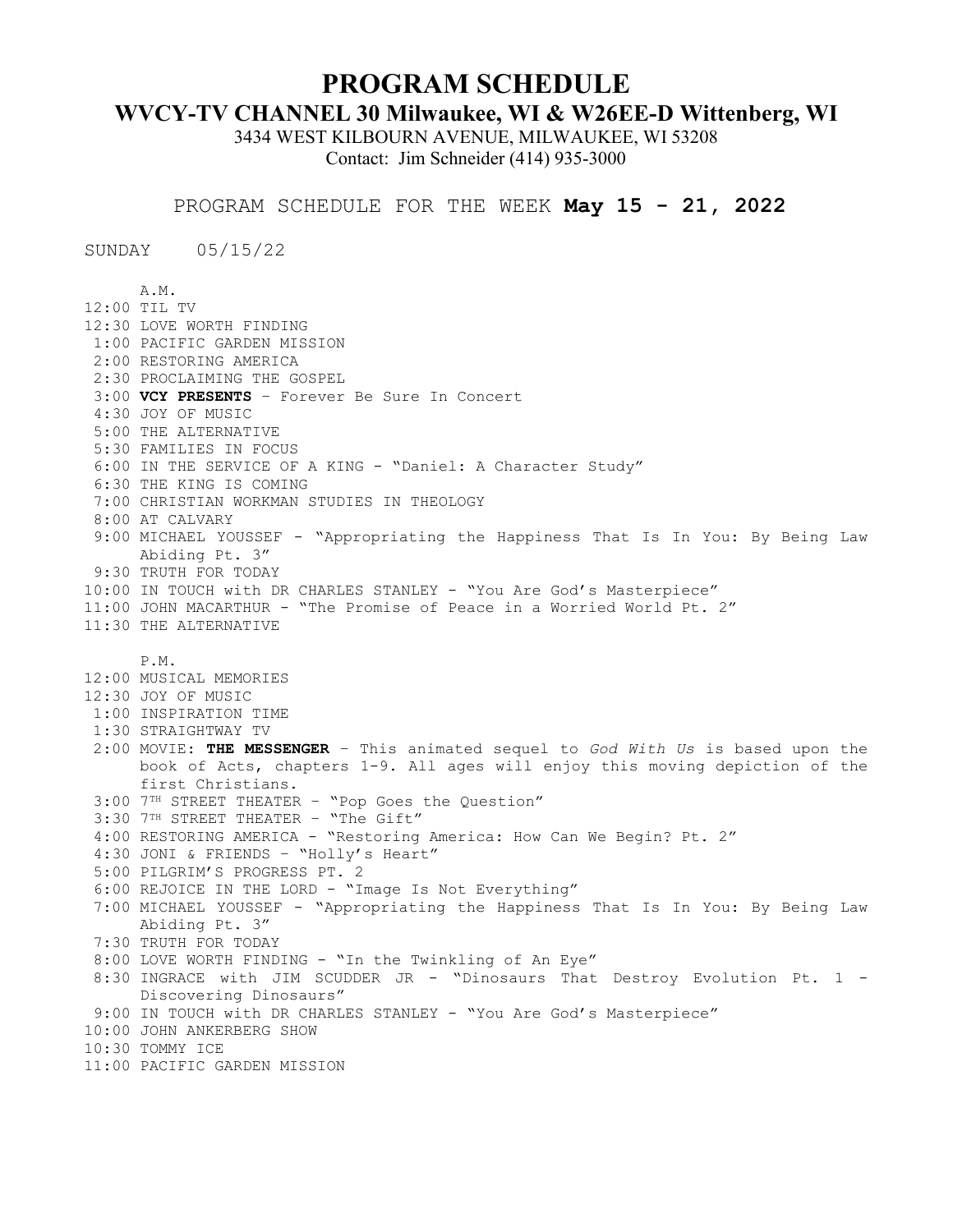A.M. 12:00 PREACHERS OF THE PAST - "Paul, the Apostle - Galatians" 1:00 MICHAEL YOUSSEF - "Appropriating the Happiness That Is In You: By Being Law Abiding Pt. 3" 1:30 JOHN MACARTHUR - "The Promise of Peace in a Worried World Pt. 2" 2:00 MOVIE: **THE MESSENGER** – This animated sequel to *God With Us* is based upon the book of Acts, chapters 1-9. All ages will enjoy this moving depiction of the first Christians. 3:00 7TH STREET THEATER – "Pop Goes the Question" 3:30 7<sup>TH</sup> STREET THEATER - "The Gift" 4:00 MUSICAL MEMORIES 4:30 INSPIRATION TIME 5:00 IN TOUCH with DR CHARLES STANLEY - "You Are God's Masterpiece" 6:00 AT CALVARY 7:00 REJOICE IN THE LORD - "Image Is Not Everything" 8:00 TRUTH FOR TODAY 8:30 PROCLAIMING THE GOSPEL 9:00 MUSICAL MEMORIES 9:30 DEBUNKED TV – "Christians Don't Need to Witness" 10:00 PROPHECY UPDATE WITH ANDY WOODS 10:30 JOHN ANKERBERG SHOW 11:00 PILGRIM'S PROGRESS PT. 2 P.M. 12:00 NTAIBC 2021 CONFERENCE – "Significant Depth – Mark Herbster" 1:00 STEELING THE MIND – "The United States of Fear - Mark McDonald" 2:00 INSPIRATION TIME 2:30 FIGHT THE NEW ANTISEMITISM 3:00 ANSWERS CREATION HOUR - "Archaelogical Evidence for the Bible - Edwards" 4:00 SUNSHINE FACTORY (E/I Ages 6-10) 4:30 DR. WONDER'S WORKSHOP (E/I Ages 5-12) 5:00 BUILDING GREAT LEADERS – "Living Your Dream Pt. 1" 5:30 NEWSWATCH 6:00 PROPHECY FOCUS 6:30 THE WAY OF THE MASTER 7:00 IN FOCUS WITH GUEST JULAINE APPLING 8:00 IN TOUCH with DR CHARLES STANLEY - "You Are God's Masterpiece" 9:00 OUR JEWISH ROOTS - "Judah's Josiah and Zedekiah" 9:30 MICHAEL YOUSSEF - "Appropriating the Happiness That Is In You: By Being Law Abiding Pt. 3" 10:00 WORLDVIEW REPORT 10:30 NEWSWATCH 11:00 THE KING IS COMING 11:30 IN THE SERVICE OF A KING - "Daniel: A Character Study"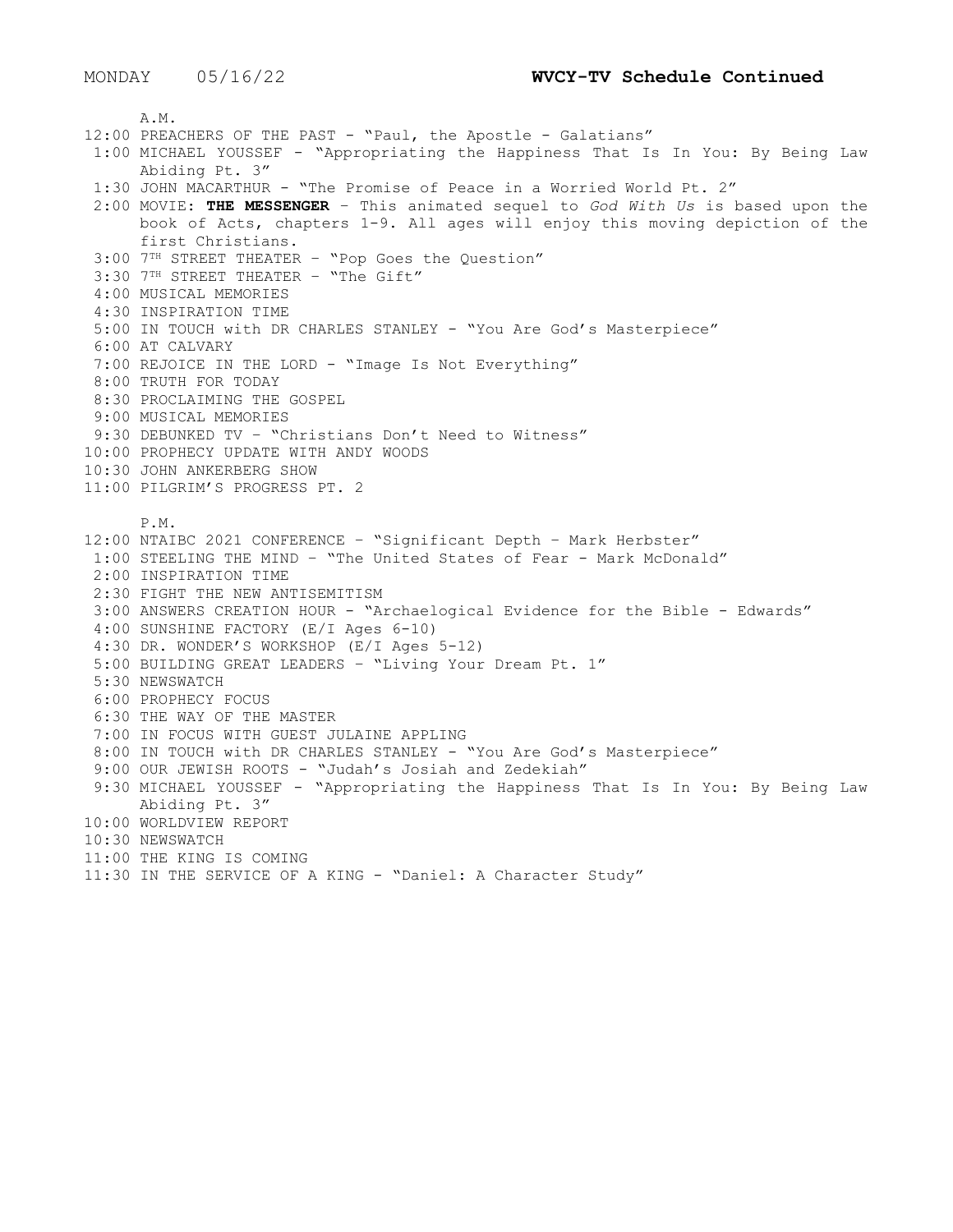A.M. 12:00 IN FOCUS WITH GUEST JULAINE APPLING 1:00 PILGRIM'S PROGRESS PT. 2 2:00 ANSWERS CREATION HOUR - "Archaelogical Evidence for the Bible - Edwards" 3:00 NEWSWATCH 3:30 THE WAY OF THE MASTER 4:00 MUSICAL MEMORIES 4:30 INSPIRATION TIME 5:00 IN FOCUS WITH GUEST JULAINE APPLING 6:00 STEELING THE MIND – "The United States of Fear - Mark McDonald" 7:00 PROPHECY FOCUS 7:30 OUR JEWISH ROOTS - "Judah's Josiah and Zedekiah" 8:00 STAND IN THE GAP 8:30 HIStory - "The History of Christianity Pt. 1 - The Early Church" 9:00 MUSICAL MEMORIES 9:30 MICHAEL YOUSSEF - "Appropriating the Happiness That Is In You: By Being Law Abiding Pt. 3" 10:00 JONI & FRIENDS – "Holly's Heart" 10:30 BIBLE PROPHECY AS WRITTEN 11:00 PACIFIC GARDEN MISSION P.M. 12:00 IN FOCUS WITH GUEST JULAINE APPLING 1:00 FREEDOM ALIVE 1:30 PROCLAIMING THE GOSPEL 2:00 INSPIRATION TIME 2:30 HOLY CAUSE OF LIBERTY 3:00 DR. HOWARD ESTEP – "The Millennium" 4:00 SUNSHINE FACTORY (E/I Ages 6-10) 4:30 BLACK BUFFALO (E/I Ages 4-10) 5:00 DIGGING FOR TRUTH 5:30 NEWSWATCH 6:00 CHRISTIAN WORKMAN STUDIES IN THEOLOGY - "Genesis 12-50: Patriarchal History Pt. 8" 7:00 REFRESH CONFERENCE 2022 – "Training the Next Generation for Christ – Dr. Douglas Brown" 8:00 JOHN ANKERBERG SHOW 8:30 INSPIRATION TIME 9:00 LOVE WORTH FINDING - "In the Twinkling of An Eye" 9:30 FIGHT THE NEW ANTISEMITISM 10:00 WORLDVIEW REPORT 10:30 NEWSWATCH 11:00 STEELING THE MIND – "The United States of Fear - Mark McDonald"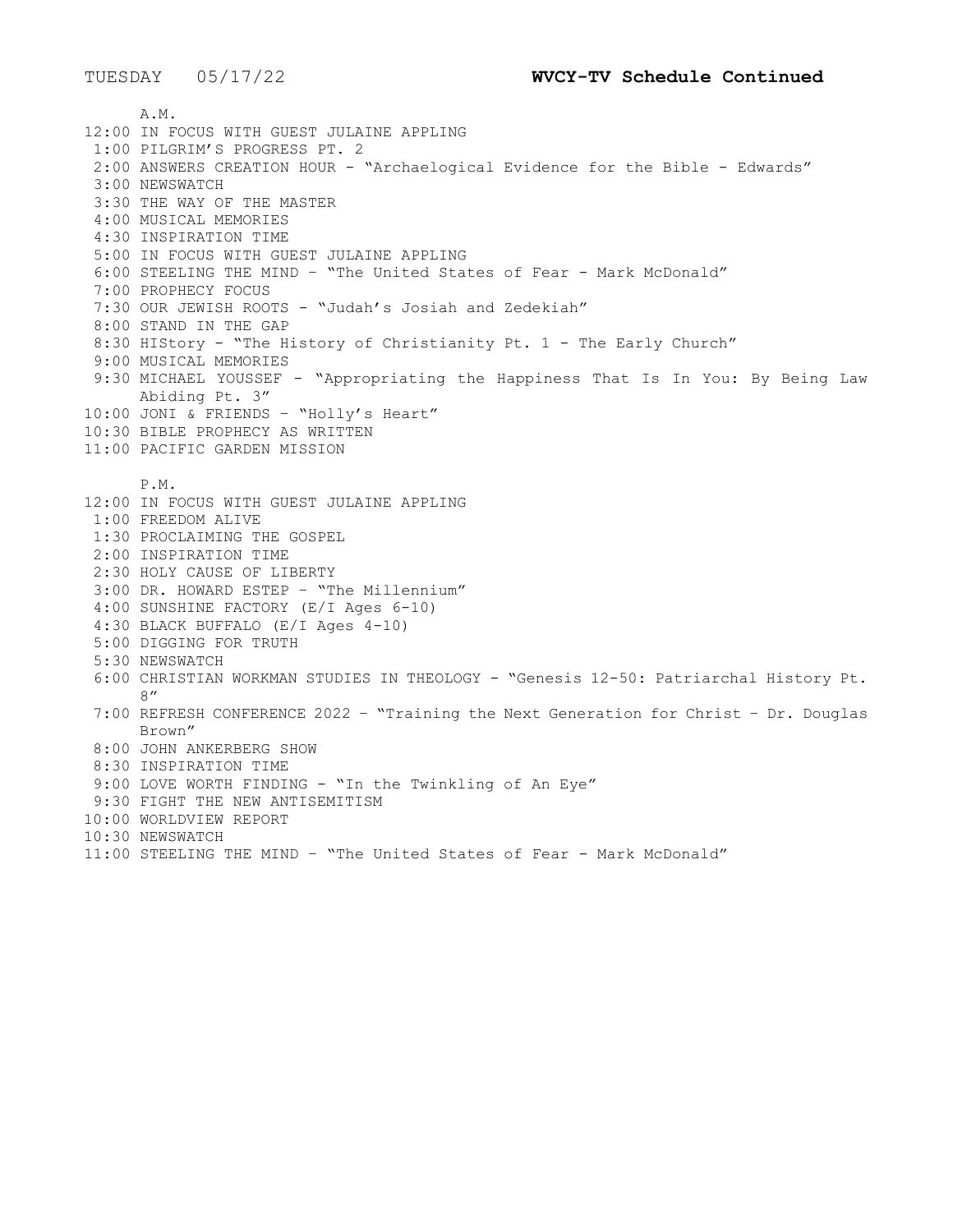A.M. 12:00 REFRESH CONFERENCE 2022 – "Training the Next Generation for Christ – Dr. Douglas Brown" 1:00 HOLY CAUSE OF LIBERTY 1:30 FREEDOM ALIVE 2:00 JONI & FRIENDS – "Holly's Heart" 2:30 MICHAEL YOUSSEF - "Appropriating the Happiness That Is In You: By Being Law Abiding Pt. 3" 3:00 NEWSWATCH 3:30 JOHN ANKERBERG SHOW 4:00 MUSICAL MEMORIES 4:30 INSPIRATION TIME 5:00 REFRESH CONFERENCE 2022 – "Training the Next Generation for Christ – Dr. Douglas Brown" 6:00 DR. BOB COOK – "You Can Know God's Will" 6:30 BIBLICAL PROTOCOLS FOR PRAYER – "The Teachability Protocol" 7:00 PREACHERS OF THE PAST - "Paul, the Apostle - Galatians" 8:00 CHRISTIAN WORKMAN STUDIES IN THEOLOGY - "Genesis 12-50: Patriarchal History Pt. 8" 9:00 MUSICAL MEMORIES 9:30 ANSWERS CREATION HOUR - "Archaelogical Evidence for the Bible - Edwards" 10:30 DIGGING FOR TRUTH 11:00 TOMMY ICE 11:30 JOHN MACARTHUR - "The Promise of Peace in a Worried World Pt. 2" P.M. 12:00 REFRESH CONFERENCE 2022 – "Training the Next Generation for Christ – Dr. Douglas Brown" 1:00 HEROES 1:30 LOVE WORTH FINDING - "In the Twinkling of An Eye" 2:00 INSPIRATION TIME 2:30 HIStory - "The History of Christianity Pt. 1 - The Early Church" 3:00 DR. BOB COOK – "You Can Know God's Will" 3:30 BIBLICAL PROTOCOLS FOR PRAYER – "The Teachability Protocol" 4:00 SUNSHINE FACTORY (E/I Ages 6-10) 4:30 SECRET PLACE (E/I Ages 2-10) 5:00 THE ALTERNATIVE 5:30 NEWSWATCH 6:00 OUR JEWISH ROOTS - "Judah's Josiah and Zedekiah" 6:30 STRAIGHTWAY TV 7:00 WORSHIP CONFERENCE 2022 – "Toward an Understanding of Biblical Music Standards" 8:00 AT CALVARY 9:00 BUILDING GREAT LEADERS – "Living Your Dream Pt. 1" 9:30 JOY OF MUSIC 10:00 WORLDVIEW REPORT 10:30 NEWSWATCH 11:00 THE WAY OF THE MASTER 11:30 DEBUNKED TV – "Christians Don't Need to Witness"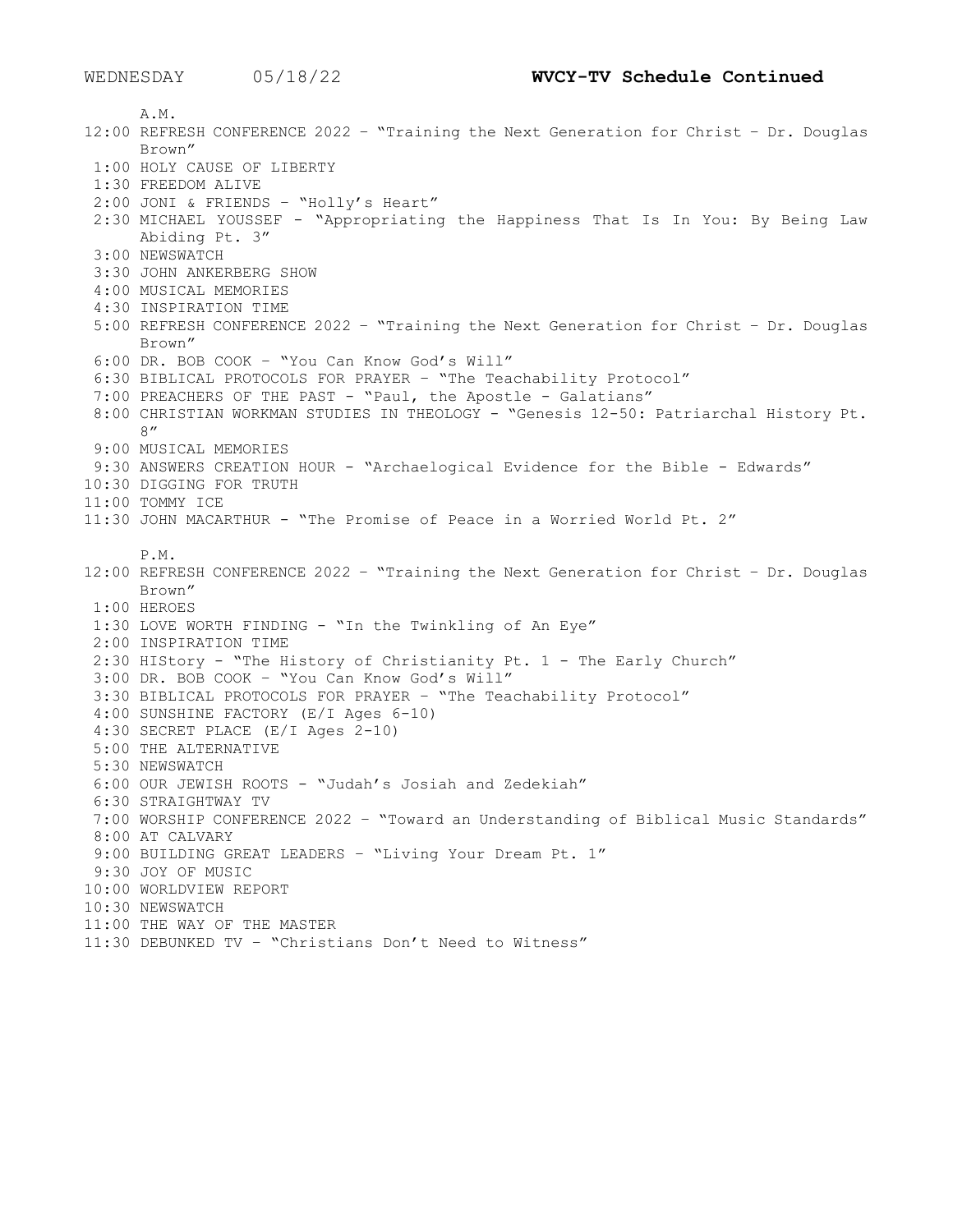A.M. 12:00 WORSHIP CONFERENCE 2022 – "Toward an Understanding of Biblical Music Standards" 1:00 DR. HOWARD ESTEP – "The Millennium" 2:00 STRAIGHTWAY TV 2:30 PROPHECY FOCUS 3:00 NEWSWATCH 3:30 JOHN MACARTHUR - "The Promise of Peace in a Worried World Pt. 2" 4:00 MUSICAL MEMORIES 4:30 INSPIRATION TIME 5:00 WORSHIP CONFERENCE 2022 – "Toward an Understanding of Biblical Music Standards" 6:00 THE ALTERNATIVE 6:30 THE WAY OF THE MASTER 7:00 DIGGING FOR TRUTH 7:30 FIGHT THE NEW ANTISEMITISM 8:00 PACIFIC GARDEN MISSION 9:00 MUSICAL MEMORIES 9:30 BIBLE PROPHECY AS WRITTEN 10:00 THE JOY OF MUSIC 10:30 WORSHIP 11:00 THE WAY OF THE MASTER 11:30 INGRACE with JIM SCUDDER, JR - "Dinosaurs That Destroy Evolution Pt. 1 - Discovering Dinosaurs" P.M. 12:00 WORSHIP CONFERENCE 2022 – "Toward an Understanding of Biblical Music Standards" 1:00 THE KING IS COMING 1:30 PROPHECY UPDATE WITH ANDY WOODS 2:00 INSPIRATION TIME 2:30 STRAIGHTWAY TV 3:00 WORSHIP CONFERENCE – "Our Highest Praise - Seth Custer" 4:00 SUNSHINE FACTORY (E/I Ages 6-10) 4:30 DAVEY & GOLIATH (E/I Ages 3-10) 5:00 TIL TV 5:30 NEWSWATCH 6:00 FAMILIES IN FOCUS 6:30 STAND IN THE GAP 7:00 WORLDVIEW WEEKEND HOUR 8:00 REJOICE IN THE LORD - "Image Is Not Everything" 9:00 **VCY PRESENTS** – David Menton Rally "Biology: Designed for a Purpose" 10:30 NEWSWATCH 11:00 DIGGING FOR TRUTH 11:30 FREEDOM ALIVE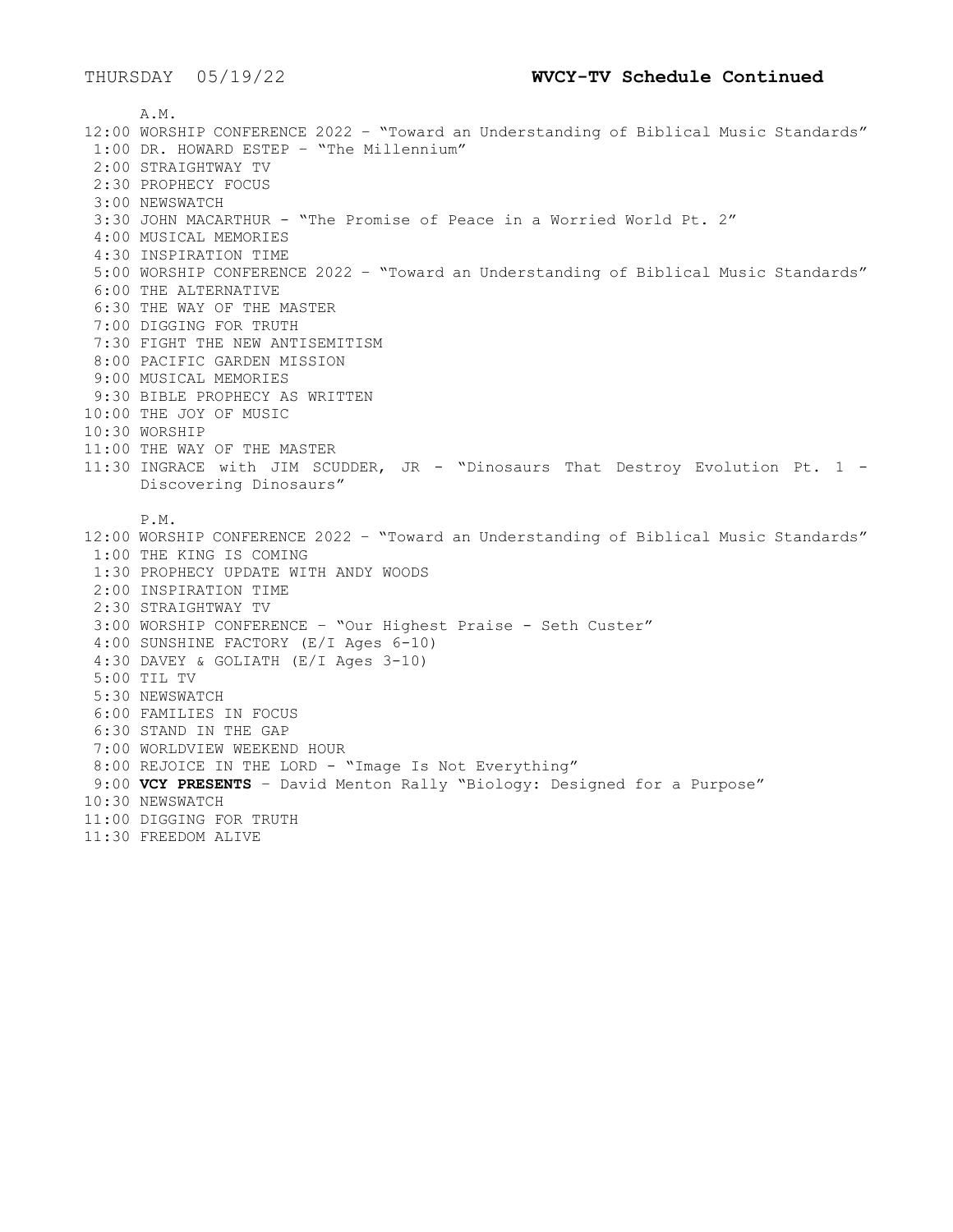A.M. 12:00 WORLDVIEW WEEKEND HOUR 1:00 FAMILIES IN FOCUS 1:30 PROPHECY UPDATE WITH ANDY WOODS 2:00 REJOICE IN THE LORD - "Image Is Not Everything" 3:00 NEWSWATCH 3:30 STAND IN THE GAP 4:00 MUSICAL MEMORIES 4:30 INSPIRATION TIME 5:00 WORLDVIEW WEEKEND HOUR 6:00 BIBLE PROPHECY AS WRITTEN 6:30 INGRACE with JIM SCUDDER JR - "Dinosaurs That Destroy Evolution Pt. 1 - Discovering Dinosaurs" 7:00 **VCY PRESENTS** – David Menton Rally "Biology: Designed for a Purpose" 8:30 OUR JEWISH ROOTS - "Judah's Josiah and Zedekiah" 9:00 MUSICAL MEMORIES 9:30 TIL TV 10:00 DR. BOB COOK – "You Can Know God's Will" 10:30 BIBLICAL PROTOCOLS FOR PRAYER – "The Teachability Protocol" 11:00 DR. HOWARD ESTEP – "The Millennium" P.M. 12:00 WORLDVIEW WEEKEND HOUR 1:00 RESTORING AMERICA - "Restoring America: How Can We Begin? Pt. 2" 1:30 WORSHIP 2:00 INSPIRATION TIME 2:30 BUILDING GREAT LEADERS – "Living Your Dream Pt. 1" 3:00 FAMILIES IN FOCUS 3:30 DIGGING FOR TRUTH 4:00 SUNSHINE FACTORY (E/I Ages 6-10) 4:30 ADVENTURE PALS (E/I Ages 6-13) 5:00 JOHN ANKERBERG SHOW 5:30 NEWSWATCH 6:00 STEELING THE MIND – "The United States of Fear - Mark McDonald" 7:00 OUR CHRISTIAN HERITAGE – "Christian Hall of Fame" 8:00 MOVIE: **THE MESSENGER** – This animated sequel to *God With Us* is based upon the book of Acts, chapters 1-9. All ages will enjoy this moving depiction of the first Christians. 9:00 7<sup>TH</sup> STREET THEATER - "Pop Goes the Question" 9:30 7TH STREET THEATER - "The Gift" 10:00 WORLDVIEW REPORT 10:30 NEWSWATCH 11:00 PILGRIM'S PROGRESS PT. 2